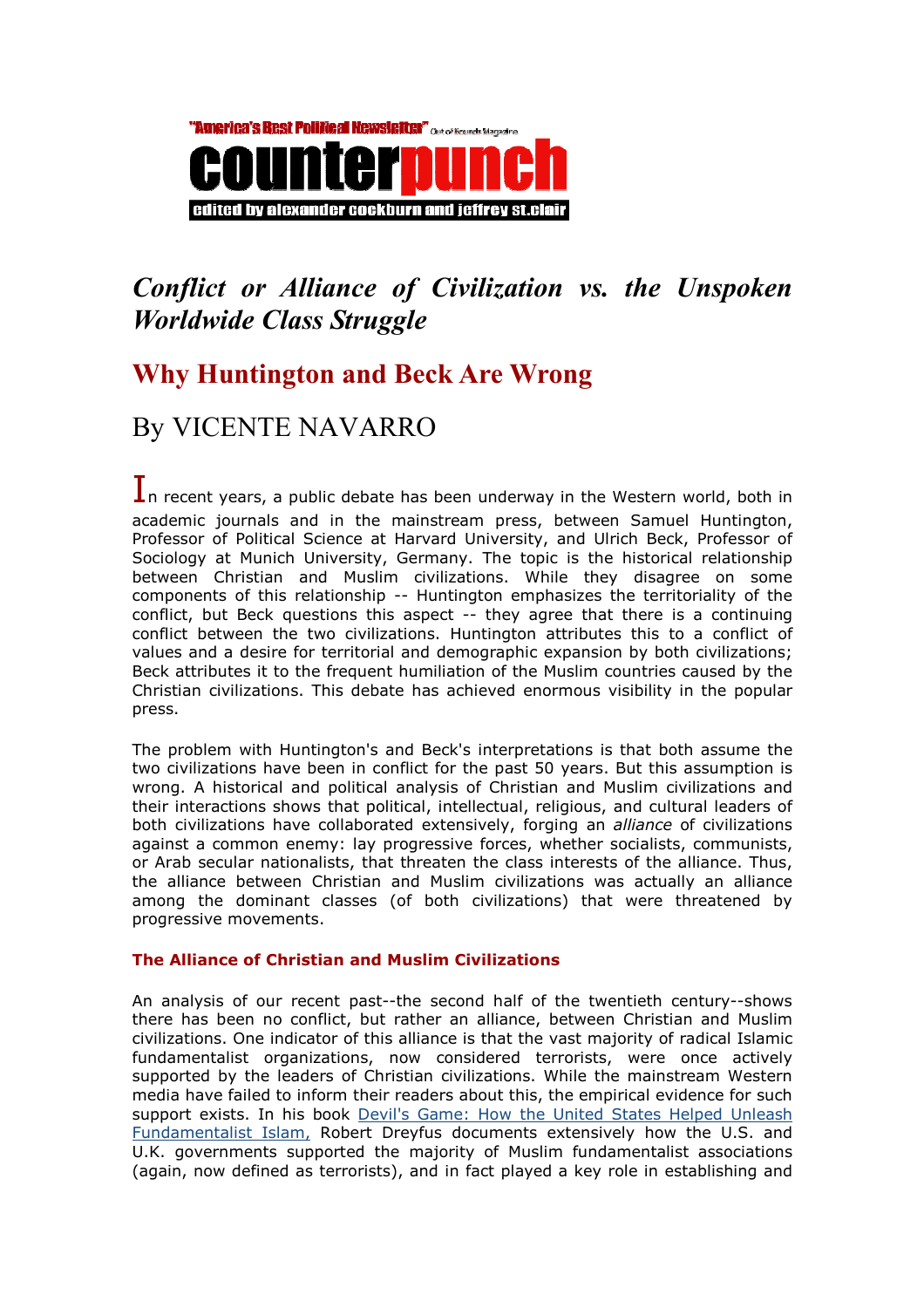developing these groups. Dreyfus shows, for example, how both governments actively supported the establishment of the Muslim Brotherhood in the 1950s. This extremely violent group was started in Egypt and, with the support of Saudi Arabia, expanded throughout the Arab world. In the 1980s, the Muslim Brotherhood helped to establish the Movement of Islamic Resistance, known as Hamas, the radical Muslim Palestinian group that today governs the Palestinian people. Again in the 1950s, the U.S. and U.K. governments also supported the Mullahs (fundamentalist Muslim clerics) in Iran, led by Khomeini, who later became the leaders of that country. And the U.S. and U.K. governments also actively supported (with the assistance of Saudi Arabia and Pakistan) the Taliban in Afghanistan.

In all these supportive efforts by the U.S. and U.K. governments, the religious and cultural values of Islamic fundamentalists were not seen as an obstacle; quite the contrary. Religious fundamentalism in both Christian and Muslim civilizations was crucial to the development of the alliance between civilizations. As stated by an official document of the U.S. State Department, "the attractiveness of such Muslim movements is their messianic character, similar to the born-again Christians of the South in the U.S. Moreover, they are profoundly anti-communist" (The World Situation, 1978). Thus there was no conflict but rather a religious and cultural affinity between the leaders of the Christian and Muslim civilizations. This affinity of values, however, was not enough to establish an alliance. Why would the leaders of Christian civilizations support Islamic fundamentalists clearly oriented toward the use of violence in pursuing their objectives? The question posed by Huntington and Beck should have been, not so much what divides, but what unites the two civilizations. The answer is clear: What united the leaders of the two civilizations was class interests. These interests determined their objectives, their alliances, and their enemies. This is the reality behind the erroneous slogan "a conflict of civilizations." The alliance was forged on the basis of not just a commonality of religious values, but also -- and above all -- a commonality of class interests.

The alliance was established to defeat and eliminate progressive lay movements led by socialists, communists, or Arab nationalists who were successfully mobilizing the Muslim masses (working classes, peasantry, and sectors of the professional middle classes) against the dominant classes of the Muslim countries that were enjoying the support of the governments of the Christian civilizations. The alliance between the governing elites of the Christian and Muslim civilizations was based on threats to their common economic interests (primarily, but not exclusively, oil) by the burgeoning progressive forces. Given the extreme poverty of the vast majority of people in the midst of enormous wealth in many of the Muslim countries, an eruption was inevitable. In their own interests, the dominant classes of Christian and Muslim civilizations needed to channel the frustrations of the masses of people away from the progressive movements. The great challenge for the dominant classes was to eliminate the threat of a class mobilization against them, and the method at hand was to demobilize political impulses and replace them with a multiclass mobilization based on religious fervor. A multi-class religious fundamentalism could channel the energy of a mass mobilization, not against the dominant classes, but in support of a religious identity--a commonality of interests and identity among dominated and dominant classes. This strategy is not new. In Southern Europe, the dominant landowners and oligarchy, in collaboration with the Catholic Church, established the Christian Democratic Party in response to peasants' and workers' parties that were threatening their interests. Class struggle was replaced by social cohesion, with Christianity as the multi-class glue that would keep classes together- -under, of course, the dominion and hegemony of the dominant classes. The intention of this project, based on a religious fundamentalism, was to channel the energy and frustration of the popular classes toward an external agent: to promote a defense of religion threatened by unchristian progressive forces. The same dynamics operated in the Muslim countries, with dominant classes promoting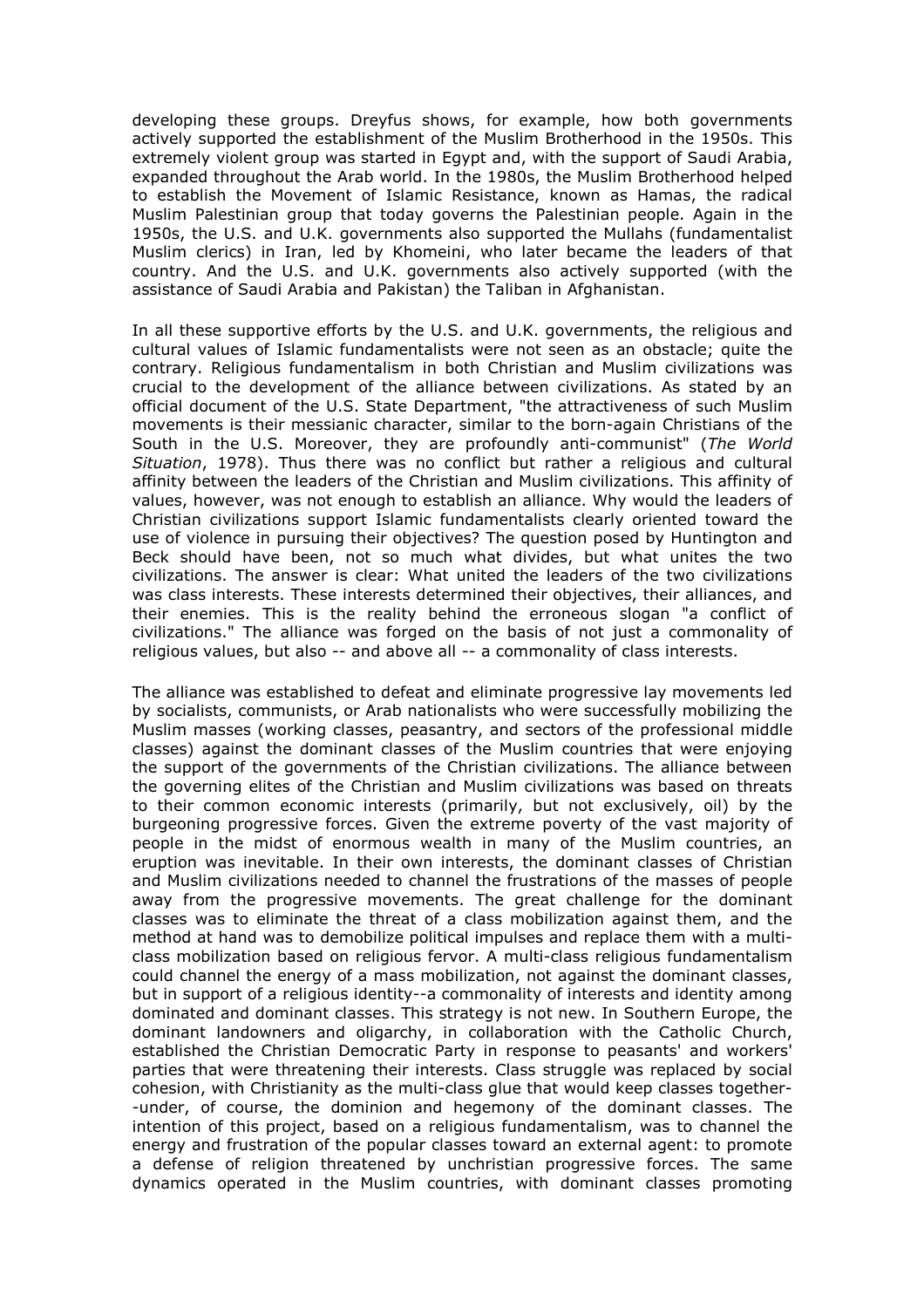Islamic fundamentalism among the disenfranchised majorities. Let's look at some historical details, case by case.

### Support of Islamic Fundamentalism by the Governing Elites of the Christian **Civilizations**

The support given by the U.S. and U.K. governments (considered the defenders of Christian civilization) to the Muslim Brotherhood was a response of the dominant classes of Egypt (then the most important Arab country), the U.S., and the U.K. to the loss of power by King Farouk, forced to step down in 1952 under pressure from an Arab nationalist, socialist-oriented movement (allied to left-wing parties in the Arab world). The attractiveness of the Muslim Brotherhood to the dominant-class alliance was its religious fundamentalism (which could mobilize the Arab masses) and its profound anti-communism and anti-laicism. Secret documents prepared by the U.S. and U.K. Secret Services (cited by Dreyfus in his book) record the assistance provided to the Muslim Brotherhood by these governments.

President Nasser's socialist program in Egypt threatened the dominant classes of the entire Arab world. Under the leadership of the House of Saud, the royal family of Saudi Arabia, an international association was established in 1962--the International Islamic League--that funded and supported Islamic fundamentalists worldwide. The League is still very active, supporting these fundamentalist groups in all parts of the world, including Europe. The League's European hq is in Brussels. Its main objective is stated quite clearly in its main charter: to "eliminate and eradicate from the world the atheistic and lay forces well-represented in communism, which denies God's existence and distances men from Islam." By "communism" it means any force that challenges class power relations in the Muslim world. In response to this call, fundamentalist forces have killed left-wing leaders in all Muslim and Arab countries, including the general secretary of the socialist party of Morocco, leaders of the left in Lebanon (assassinated by the Muslim fundamentalist group Hezbollah), and a long list of other progressive figures.

A similar situation has occurred in Sudan, where the governing Islamic National Front (a branch of the Muslim Brotherhood) has killed leaders of the Sudanese left. And in Indonesia, the most brutal repression ever exercised in Asia against progressive forces (led in Indonesia by the world's largest non-governing Communist Party) occurred in 1965, carried out by a military dictatorship, with the active support of Islamic fundamentalists. Nearly a million people were killed, with the blessing of the leaders of the Christian governments in the U.S. and the U.K. [and the active connivance and encouragement of the CIA. Editors.]

In Palestine, Saudi Arabia and the International Islamic League (and the U.S. and U.K. governments) at one time supported Hamas against the progressive Palestinian forces. In Iran, the enemy of the dominant classes (and the U.S. and U.K. governments) was Mossadegh's government--supported by the Communist Party--whose reforms adversely affected dominant-class interests. Khomeini led the anti-Mossadegh movement that culminated with the coup of 1953. The much hated Shah's dictatorship, established by the coup, proved very unstable (and later collapsed), which explains why the governments of the Christian civilizations supported the establishment of the Islamic Republic in Iran--as an alternative to a secular republic, a progressive republic, led by the Communist Party. And, again, something similar occurred in Afghanistan, where the Taliban and Al Qaeda were actively supported with funds and guns by the Christian leaders of the U.S. and U.K. governments to stop the reforms led by the Afghan Communist Party. Other supporters of the Taliban were Saudi Arabia, the Vatican of the Muslim world, and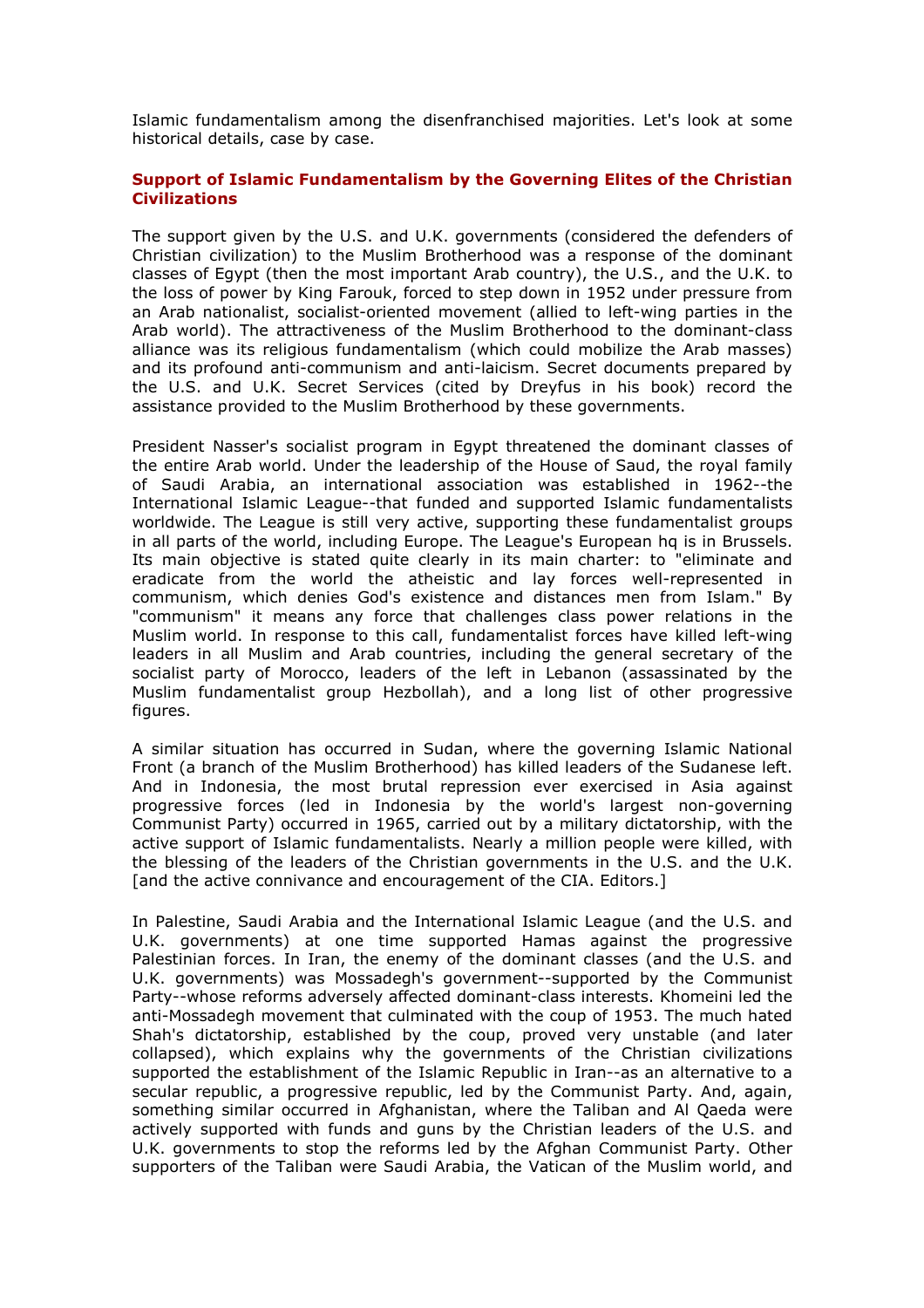the Pakistan military regime, which in 1979 had killed the socialist President Bhutto, head of a democratically elected socialist government.

In all these cases, support by the political leaders of the Christian civilizations for Islamic fundamentalists has been explained and justified with geopolitical arguments--that is, by the need to oppose expansion of the Soviet Union, and presenting progressive forces anywhere as being mere puppets of the Soviet Union. This argument is easily dismissed: Christian leaders' support for the Islamic fundamentalists continued after the collapse of the Soviet Union. Geopolitical arguments for the class alliance between Christian civilizations and Islamic fundamentalists simply do not hold up.

Interestingly, the only country where Islamic fundamentalists were not instruments of the dominant classes was Iraq. In that country, the dominant classes saw the collapse of the monarchy as a consequence of popular mobilizations led by the Iraqi Communist Party, allied to sectors of lay, anti-imperialist Arab nationalists in the Iraqi Army. Opposition to these progressive movements came from the Army itself, led by Saddam Hussein. Supported by the U.S. and U.K. governments, Saddam Hussein established an extremely repressive dictatorship, and this dictatorship continued to receive support from those governments, for most of its mandate, until its last few years.

### Final Observations

All these documented facts show a reality that is not reported by the mainstream media: behind a supposed "conflict" between Christian and Muslim civilizations there has been a class alliance. An alliance of this type first existed in Spain in the 1930s. Muslim Moroccan troops fought with the Catholic-supported fascists in the military coup of 1936, led by General Franco, against a democratically elected progressive government--in what the Spanish Catholic Church defined as a Crusade. The Muslim troops supported a Crusade against the infidels who denied God. And just as the Spanish Civil War was a prologue for World War II, introducing the cast of characters that would take the stage in that war, so the Afghan War in the 1980s--with Christian troops supporting Muslim fundamentalists--prefigured World War III, which we are engaged in today. All the forces at war in this new conflict were already there, in Afghanistan in the 1980s. Progressive lay forces (led by a Communist Party), with the support of the Soviet Union, carried out a series of reforms in Afghanistan--introducing land reform, a secular public school system, and gender equality, with extensive participation of women in the schools and universities). All of these moves were opposed by the dominant classes of Afghanistan, which supported Islamic fundamentalist groups funded by Saudi Arabia (among the most oppressive regimes in the Arab world), the government of Pakistan, and the U.S. government (led by President Carter, who, paradoxically, presented himself as the great defender of human rights). It was at that time that the U.S. government supported Osama bin Laden in a holy war against communism, which in fact was a crude defense of the class interests of dominant groups whose privileges were threatened by social reforms. As it turned out, the Islamic fundamentalist forces, armed by the U.S. and other governments, developed a dynamic of their own that the U.S. government could not control. But the conflict that now exists between the U.S., U.K., and other governments and the Islamic fundamentalist terrorist groups should not obscure the origins of these terrorist movements and the class interests they have served and continue to serve.

Vicente Navarro is Professor of Public Policy at the Johns Hopkins University, U.S.A., and of Political Sciences in the Pompeu Fabra University, Spain. His